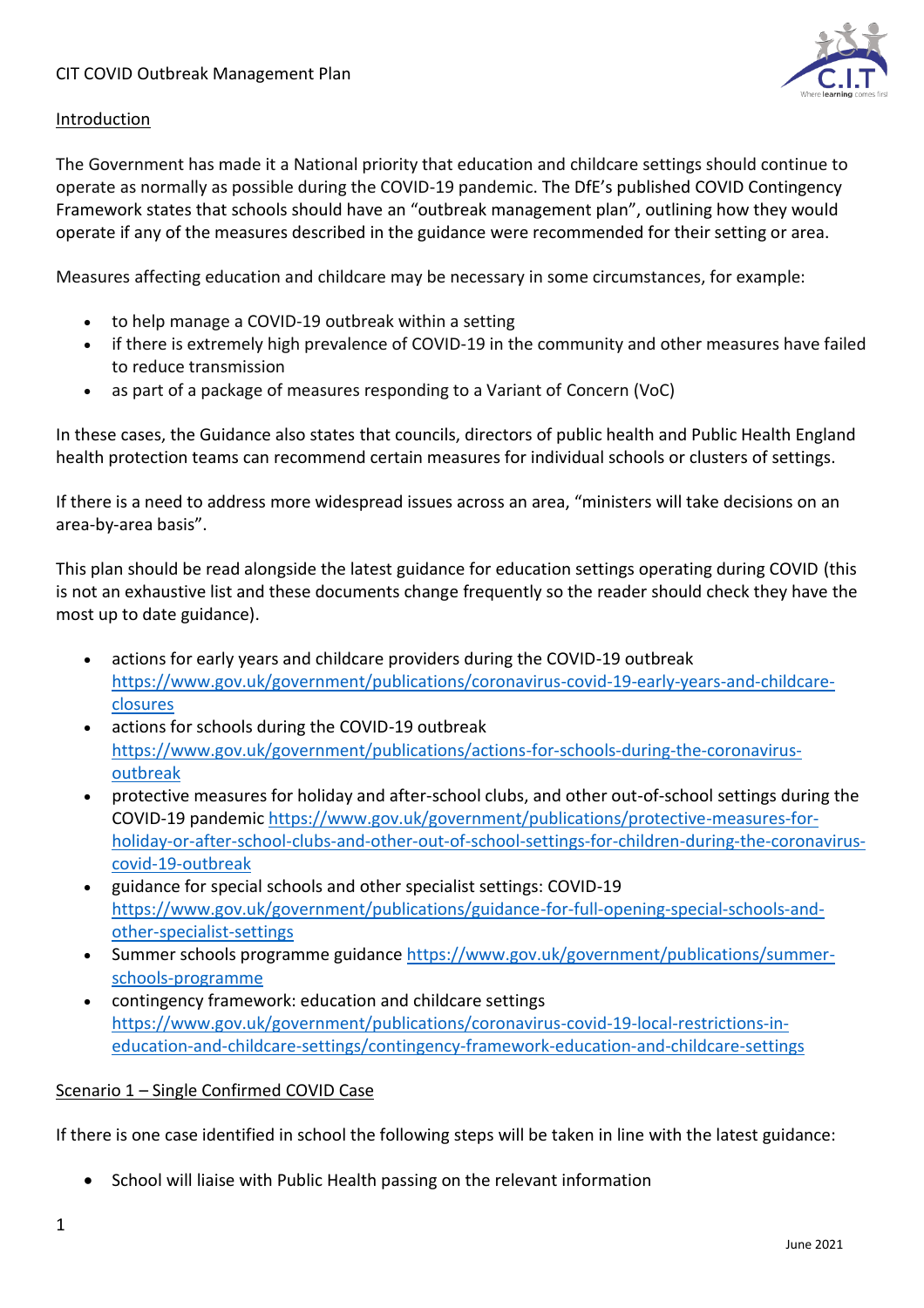

- Schools will follow their Local Authority reporting guidance
- Those in close contact will be asked to isolate.
- Consideration will be given to transport and visitor contacts
- Remote learning plan to be implemented for those isolating
- School Covid Risk Assessment to be evaluated in light of any learning from new case

#### Scenario 2 – Outbreak Within Setting

The definition of an outbreak in a non-residential setting is:

Two or more test-confirmed cases of COVID-19 among individuals associated with a specific nonresidential setting with illness onset dates within 14 days, and one of the following:

- identified direct exposure between at least 2 of the test-confirmed cases in that setting (for example under one metre face to face, or spending more than 15 minutes within 2 metres) during the infectious period of one of the cases
- when there is no sustained local community transmission absence of an alternative source of infection outside the setting for the initially identified cases

An outbreak is deemed to last 28 days from the last positive diagnosis.

The best way to avoid an outbreak in a setting is to ensure preventative measures are in place. Within all settings the following will be in place:

- A risk assessment for each setting that reflects the current Government Guidance
- Appropriate PPE will be provided and worn in line with Guidance
- Hand sanitiser will be freely available
- Staff who can work from home will do so
- The CIT COVID Response will be followed
- LFT testing will be available for staff, visitors and secondary pupils

Should an outbreak be identified the following steps will be undertaken:

- School will liaise with Public Health passing on the relevant information
- Schools will follow their LA guidance for notification
- In collaboration with Public Health and the Trust Executive Leadership Team a decision will be made as to whether school can remain open
- DfE will be informed if the school is to close
- LA will be informed if the school is to close
- In liaison with Public Health, if the school is a test site, on site testing will be reinstated
- Remote learning plan will be implemented
- External visits to the school will stop until deemed safe
- School COVID Risk Assessment will be evaluated in light of any learning from new cases

#### Scenario 3 – The setting is affected by a package of Local or National measures

The COVID situation is ever changing as are the directed responses. Settings will work with the Trust to ensure that they implement any Local or National restrictions and guidance. Schools will work in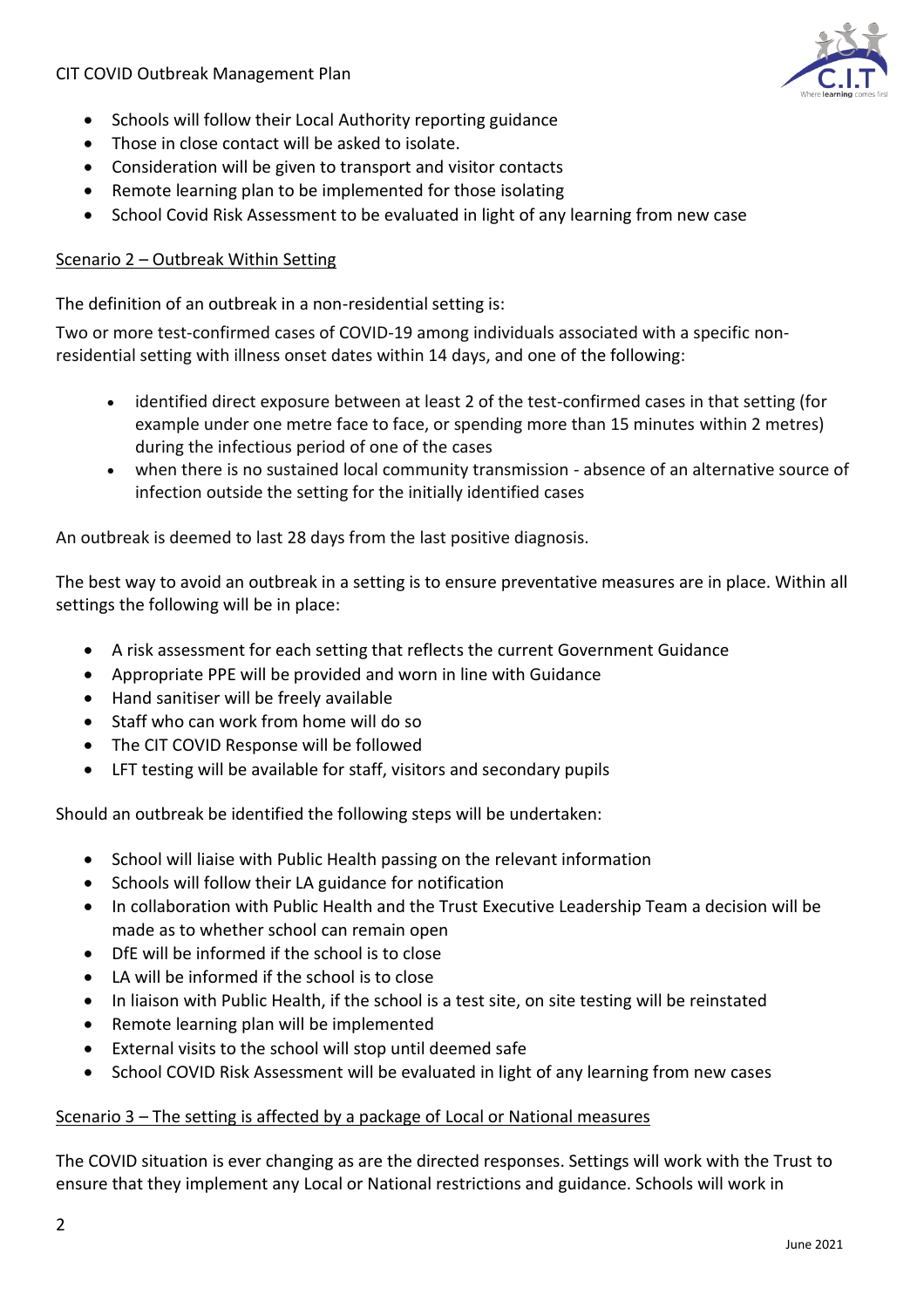

collaboration with professionals and stakeholders to limit the impact on educational delivery. This will include working with the following:

- Parents/carers
- Pupils
- Public Health
- Local Authority
- Social Care
- DfE

The following plans are in place to support the continued delivery of education under local or National measures:

Testing:

- All schools in CIT support with the distribution of LFD tests.
- All of CIT special schools are registered test centres. We have set up a regional approach to provide Covid secure testing for those who do not work on a test site.
- Each test site ensures that they remain well stocked so they can mobilise their test centre if required
- All schools ensure they remain well stocked with LFD tests in case there is a requirement to increase home testing

Face Coverings:

• Should face coverings be recommended, schools will amend their RA in line with the cohort of pupils they have

Shielding:

• Should shielding be reintroduced, those on the shielded patient list will be supported to follow guidance. If this is a pupil, then the remote learning plan would be implemented. Shielding staff will be supported to work from home and measures put in place to support their wellbeing.

CIT COVID Response:

• This is a regularly updated document which sets out the expectations of the Trust on visits, visitors, trips, training and home visits.

## Attendance restrictions:

Places will be prioritised for pupils in line with current guidance

- Primary Schools*: "If some attendance restrictions are needed, all vulnerable children, children of critical workers, children in reception, year 1 and year 2 should still be allowed to attend. If, by exception, attendance is restricted further, vulnerable children and children of critical workers should still be allowed to attend."*
- Special Schools: *"DfE's attendance expectations in special schools will remain in line with the equivalent age groups in mainstream schools. In exceptional circumstances, special schools and*